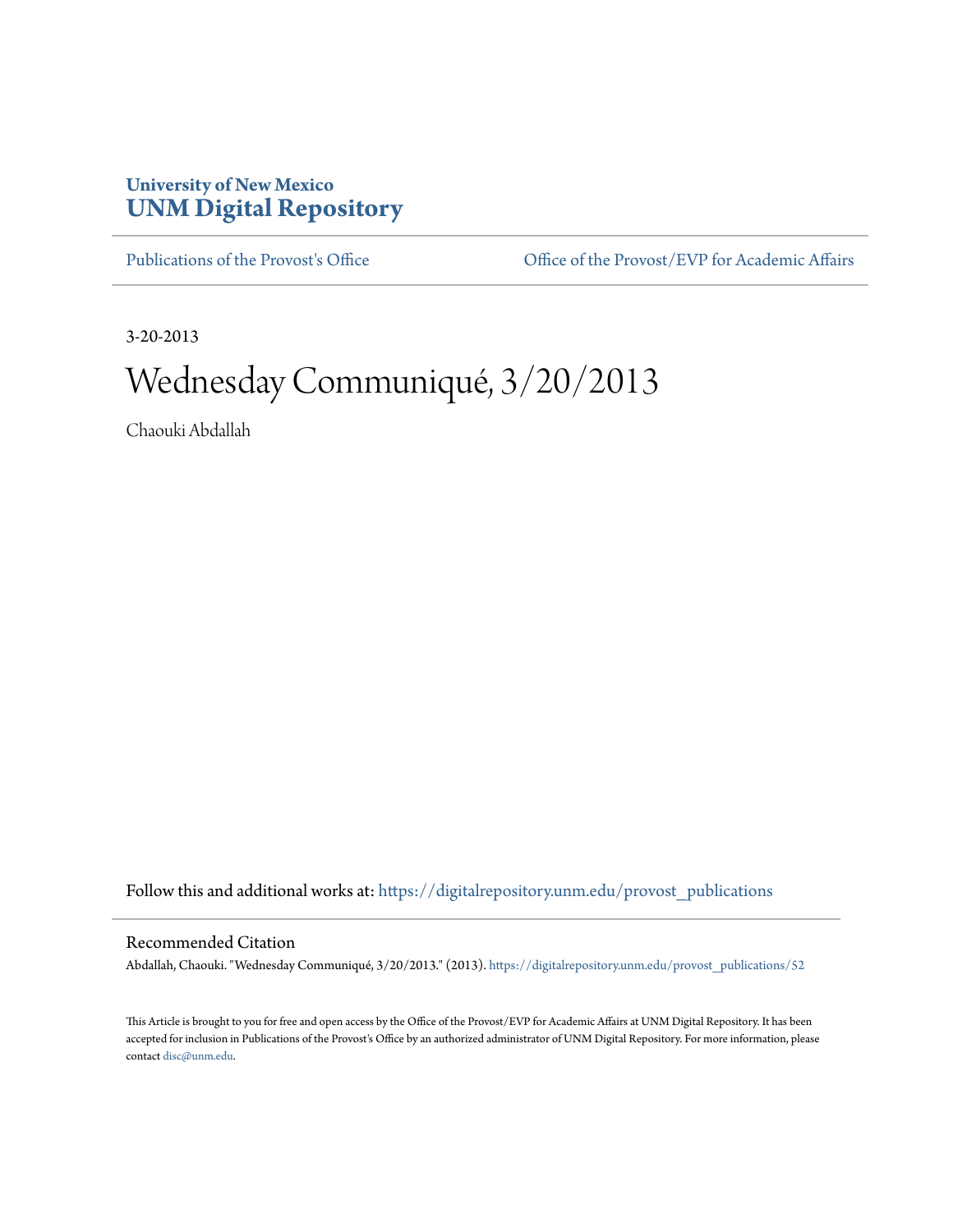

*WEDNESDAY COMMUNIQUÉ*

#### **March 20, 2013**

*Injustice anywhere is a threat to justice everywhere. We are caught in an inescapable network of mutuality, tied in a single garment of destiny. Whatever affects one directly, affects all indirectly.*

—Rev. Martin L. King Jr.

#### Dear UNM Students, Faculty, and Staff,

Let me begin this week's communiqué by welcoming you back from Spring Break. I hope it provided a refreshing recess from your important work, a recess which will prepare us for the challenges still ahead.

**Civility in the Face of Hate:** Please visit President Frank's blog at [http://president.unm.edu/blog/2013/03](http://president.unm.edu/blog/2013/03/civil-) [/civil-](http://president.unm.edu/blog/2013/03/civil-)[campus-not-a-place-for-bias-and-hate.html](http://president.unm.edu/blog/2013/03/civil-campus-not-a-place-for-bias-and-hate.html) to engage in the dialogue about civility and to condemn the recent manifestation of hate and bigotry on campus. To quote from President Frank's 3.8.2013 posting: "A university is the ideal place for the complex issues we face in today's world to be discussed and debated. A university has the power to overcome cowardly expressions of bias and hate, and the ways in which we express ourselves are just as important [as] the positions we defend…. I hope we can all pledge to stand for the values of diversity, civility and respect in our engagement with one another."

**Students, Staff, and Faculty Surveys:** On March 18, some of you received an email to participate in a survey sponsored by *The Chronicle of Higher Education*. Now in its sixth year, the *Great Colleges* program recognizes institutions that have created exceptional work environments. In our first go around, we will benefit from the program's nationally-normed benchmark data and use it to improve. In addition, UNM is participating in a Student Experience Pilot Study, designed to learn about the experience of our students at the University of New Mexico, and how those experiences have influenced their overall perceptions of the University. This involves a survey distributed to a random sample of our freshmen, sophomores, juniors and seniors. If you are included in this random sample, you will receive an invitation encouraging you to take part in this survey. The survey is voluntary and you may decline the invitation, but if you receive the invitation, please take a moment to complete the survey—you will be representing not only your own views, but also those of peers who were not part of the random sample. We look forward to learning from the feedback you share, and making improvements based on that feedback in the future. The research partner in the Great Colleges program is ModernThink LLC, a leading research and consulting firm specializing in organization culture and workplace excellence. To ensure confidentiality, ModernThink will manage all aspects of the survey process and ultimately perform the analysis that will determine which institutions will be recognized. UNM will not be given any information that would enable us to trace survey data back to any one individual.

**The Cost of Higher Education and How to Fix Financial Aid:** Not so long ago, net tuition accounted for less than 25% of the cost of public higher education, while the states provided more than 75%. As recently as 2001, net tuition was a little more than 33% of the cost. In recent years, however, the balance has shifted quickly, and as of 2012 net tuition revenue is up to 47% of the total cost nationally [\(http://chronicle.com/article/StudentsStates-Near-a/137709/\)](http://chronicle.com/article/StudentsStates-Near-a/137709/). As described in earlier posts, many of our students rely on financial aid in the form of the NM lottery scholarship as well as federal grants. All such sources are under stress, and unless fixes are enacted quickly many students will be shut out from attending UNM despite our comparative affordability. Recent national articles have proposed different solutions to the financial aid crisis, as described for example in [http://chronicle.com/article/Fixing-Financial-Aid](http://chronicle.com/article/Fixing-Financial-Aid/137593/?cid=cr&utm_source=cr&utm_medium=en) [/137593/?cid=cr&utm\\_source=cr&utm\\_medium=en.](http://chronicle.com/article/Fixing-Financial-Aid/137593/?cid=cr&utm_source=cr&utm_medium=en) I am, however, intrigued by a proposal that calculates that the federal government can potentially make public higher education completely free, if it stopped providing any financial aid to those attending private (non-profit and for-profit) colleges. For more, see the recent article in the